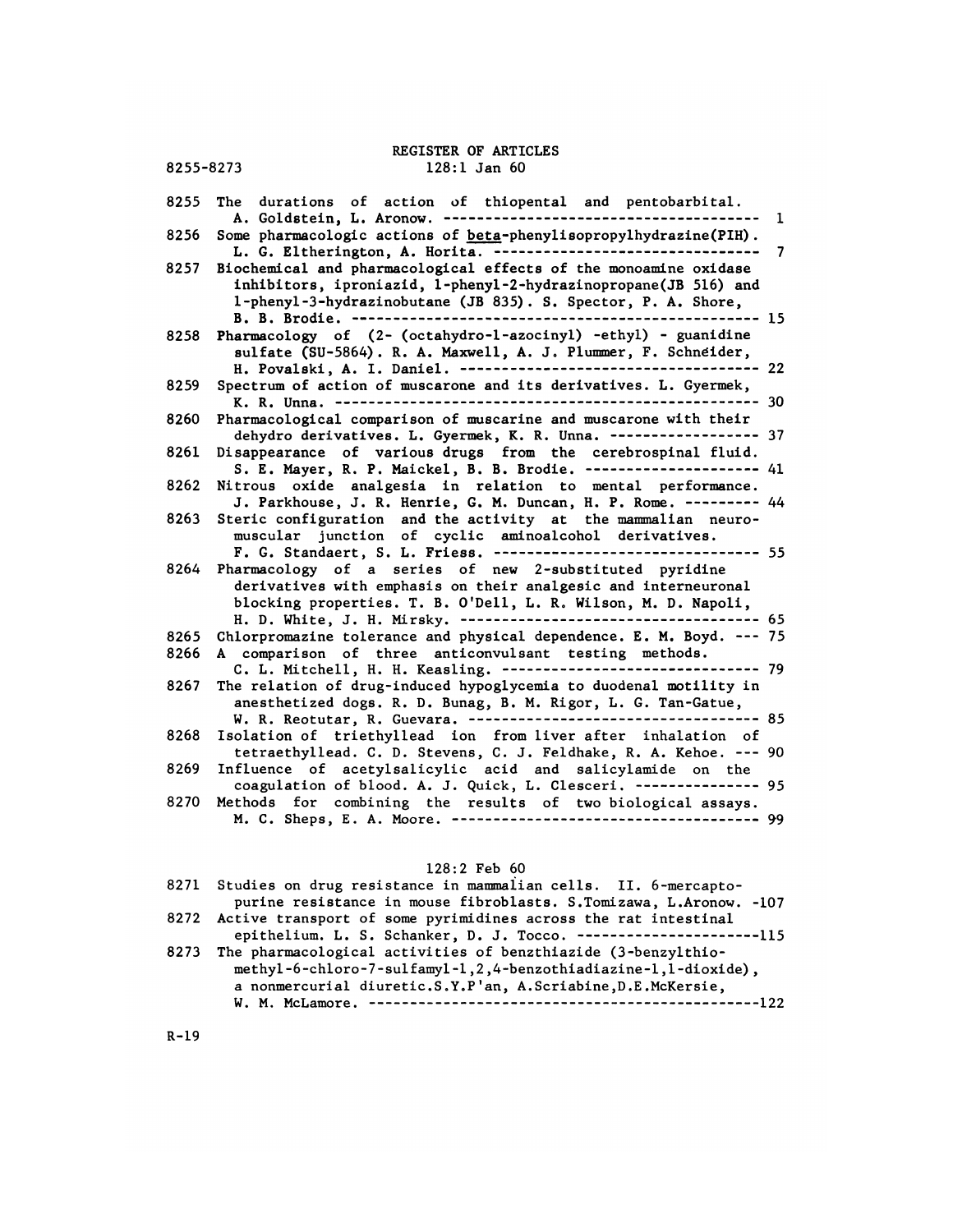# REGISTER OF ARTICLES<br>128:2 Feb 60 REGISTER OF ARTICLES<br>8274-8292 128:2 Feb 60

| 8274-8292 | REGISTER OF ARTICLES<br>$128:2$ Feb $60$                                                                                                                                                                                                                           |         |
|-----------|--------------------------------------------------------------------------------------------------------------------------------------------------------------------------------------------------------------------------------------------------------------------|---------|
| 8274      | Pharmacological consequences of the selective release of<br>peripheral norepinephrine by syrosingopine (SU 3118). F. B. H.                                                                                                                                         |         |
| 8275      | Orlans, K. F. Finger, B. B. Brodie. -------------------------- 131<br>Differential potentiation of norepinephrine and epinephrine<br>by cardiovascular and CNS-active agents. R. A. Maxwell,<br>H. Sylwestrowicz, A. J. Plummer, H. Povalski, F. Schneider. -- 140 |         |
| 8276      | Vascular tone and the action of vasoactive drugs: A technique<br>for experimental determination of the relationship between<br>pressure and flow in the dog with intact circulatory reflexes.                                                                      |         |
| 8277      | W. Flacke, J. Benforado, W. Mosimann, C. R. Swaine. ---------- 145<br>The actions of ambonestyl (N(2-diethylaminoethyl)-isonicotin-<br>amide) and quinidine on isolated rabbit atria. E. R. Smith,                                                                 |         |
| 8278      | B. B. Clark. -------------<br>The effect of pyridoxal and other compounds on the mechanical<br>activity and the sodium and potassium content of isolated                                                                                                           | --- 154 |
| 8279      | rabbit atria. R. R. Levine, E. R. Smith, B. B. Clark. -------- 159<br>Studies on the action of cortisone acetate on isolated cardiac<br>$--- 168$                                                                                                                  |         |
| 8280      | Amino-methylchromones, brain stem stimulants and pentobarbital<br>antagonists. I. Setnikar, W. Murmann, M. J. Magistretti, P.Da Re. 176                                                                                                                            |         |
| 8281      | The usefulness of clinical signs for the comparison of<br>intravenous anesthetics in dogs. E. W. Maynert. ------------- 182                                                                                                                                        |         |
| 8282      | Acute tolerance to intravenous anesthetics in dogs.E.W.Maynert,<br>G. I. Klingman. -------------------------<br>$--- 192$<br>-------------                                                                                                                         |         |
| 8283      | Relation of thyroid function to acute and chronic effects of<br>amphetamine in the rat. J. Tormey, L. Lasagna. -------------- 201                                                                                                                                  |         |
| 8284      | Increase in the plasma insulin activity following the continuous<br>infusion of mesoxalate into the pancreatic circulation in dogs.<br>S. Ohashi, S. Takeuchi, Y. Kobayashi. ------------------------ 210                                                          |         |
|           |                                                                                                                                                                                                                                                                    |         |

## 128:3 Mar 60

| D. Chabhi, D. Iancuchi, I. Robayabhi.                                                                                               | ᅩᅩ |
|-------------------------------------------------------------------------------------------------------------------------------------|----|
|                                                                                                                                     |    |
| $128:3$ Mar $60$                                                                                                                    |    |
| 8285 Potentiation of duration of the vasodilator effect of bradykinin<br>by sympatholytic drugs and by reserpine. M. Rocha E Silva, |    |
| A. P. Corrado, A. O. Ramos. ---------------------------------- 217                                                                  |    |
| 8286 Enhancement of inhibitory and excitatory effects of catechol-                                                                  |    |
| amines. A. P. Roszkowski, G. B. Koelle. --------------------- 227                                                                   |    |
| 8287 The effect of gamma-amino-N-butyric acid and some related<br>compounds on the cardiovascular system of anesthetized dogs.      |    |
| H. C. Stanton, F. H. Woodhouse. ----------------------------- 233                                                                   |    |
| 8288 Sensitization to ventricular fibrillation. I. Sensitization by                                                                 |    |
| a substituted propiophenone, U-0882. J. I. Moore, H. H. Swain. 243                                                                  |    |
| 8289 Sensitization to ventricular fibrillation. II. Sensitization                                                                   |    |
| by amarine and congeners of U-0882. J. I. Moore, H. H. Swain. 253                                                                   |    |
| 8290 Cardiac activity of a series of synthetic steroid bases.                                                                       |    |
|                                                                                                                                     |    |
| 8291 The effects of atropine on the electroencephalogram and behavior                                                               |    |
| in man. A. M. Ostfeld, X. Machne, K. R. Unna. --------------- 265                                                                   |    |
| 8292 The effect of guanidine on neuromuscular transmission.                                                                         |    |
|                                                                                                                                     |    |

R-20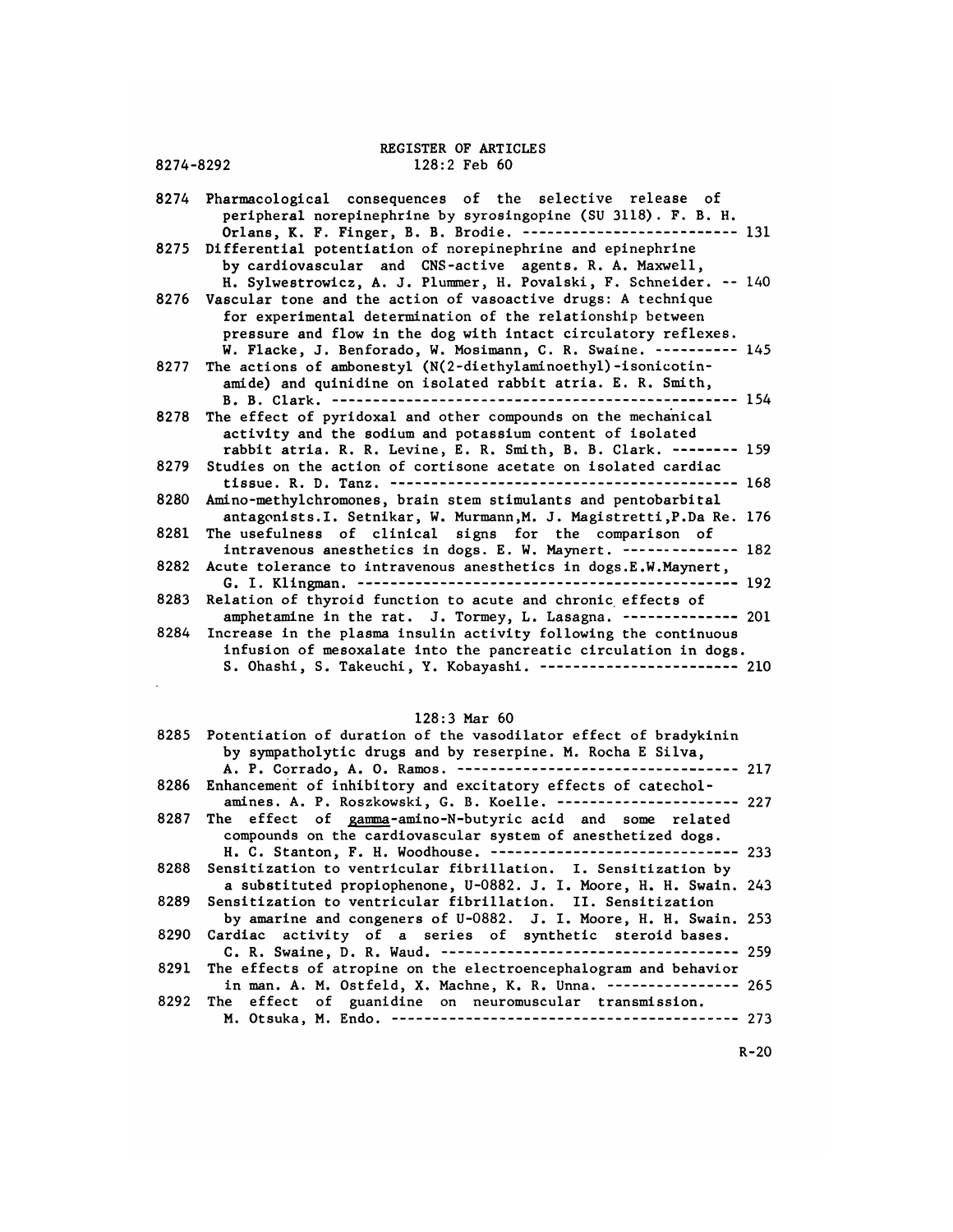|           | <b>REGISTER OF ARTICLES</b>                                                                                                                  |         |
|-----------|----------------------------------------------------------------------------------------------------------------------------------------------|---------|
| 8293-8310 | $128:3$ Mar $60$                                                                                                                             |         |
|           | 8293 The acute effect of an organic mercurial on the rat kidney; a                                                                           |         |
|           | histochemical study.J. N. Bickers, E. H. Bresler, R. Weinberger. - 283<br>8294 Nikethamide, nicotinamide and some related compounds in anti- |         |
|           | cholinesterase poisoning. P. Rosenberg, J. M. Coon. ---------- 289                                                                           |         |
| 8295      | Mechanism of action of bivalent metal ions and of phenothiazine                                                                              |         |
|           | derivatives on serum cholinesterase. B. H. J. Hofstee. ------- 299<br>8296 Antidotes and potentiating agents for phospholine iodide.         |         |
|           | R.A. Lehman, H.M. Fitch, L.P. Bloch, H.A. Jewell, M.E. Nicholls.-- 307                                                                       |         |
|           | 8297 The use of ion exchange resins in the treatment of phenobarbital                                                                        |         |
|           | intoxication in dogs. A. J. Pallotta, T. Koppanyi. ----------- 318                                                                           |         |
|           |                                                                                                                                              |         |
|           | $128:4$ Apr $60$                                                                                                                             |         |
|           | 8298 The metabolism of acetyl digitoxin in the rat. J. F. Martin,                                                                            | --- 329 |
|           | 8299 The metabolic fate of zoxazolamine (flexin) in man.A.H.Conney,                                                                          |         |
|           | N. Trousof, J. J. Burns. ----------------------------------                                                                                  | -333    |
| 8300      | Physiological disposition and metabolic fate of chlorzoxazone<br>(paraflex) in man. A. H. Conney, J. J. Burns. --------------- 340           |         |
| 8301      | Xanthurenic acid excretion and possible pyridoxine deficiency<br>produced by isonicotinic acid hydrazide and other convulsant                |         |
|           |                                                                                                                                              |         |

|      | N. IFOUSOL, J. J. BUFNS, -------------------------                                                                                      |  |
|------|-----------------------------------------------------------------------------------------------------------------------------------------|--|
|      | 8300 Physiological disposition and metabolic fate of chlorzoxazone<br>(paraflex) in man. A. H. Conney, J. J. Burns. --------------- 340 |  |
|      | 8301 Xanthurenic acid excretion and possible pyridoxine deficiency<br>produced by isonicotinic acid hydrazide and other convulsant      |  |
|      | hydrazides. H. L. Williams, R. G. Wiegand. ------------------ 344                                                                       |  |
|      | 8302 The inotropic and chronotropic actions of acetylcholine on<br>rabbit atria suspended in sodium deficient media. W. J. Tibbs,       |  |
|      |                                                                                                                                         |  |
| 8303 | The rate-increasing effect of epinephrine and norepinephrine and<br>its modification by experimental time in the isolated heart of      |  |
|      | normal and reserpine-pretreated dogs. D. R. Waud, O. Krayer. - 352                                                                      |  |

- its modification by experimental time in the isolated heart of normal and reserpine-pretreated dogs. D. R. Waud, 0. Krayer. <sup>352</sup> 8303 The rate-increasing effect of epinephrine and norepinephrine and<br>its modification by experimental time in the isolated heart of<br>normal and reserpine-pretreated dogs. D. R. Waud, O. Krayer. - 352<br>8304 4-Substituted ind e rate-Increasing effect of epinephrine and norephrephrine and<br>its modification by experimental time in the isolated heart of<br>normal and reserpine-pretreated dogs. D. R. Waud, O. Krayer. - 352<br>Substituted indoles as antago
- 8304 4-Substituted indoles as antagonists to 5-hydroxytryptamine and<br>to the veratrine response. L. S. Harris, F. C. Uhle. --------- 358<br>8305 Resorcinol isomers and pentylenetetrazol; their centrally<br>mediated sympathetic ci mormal and reserpine-pretreated dogs. D. K. waud, O. Krayer.<br>Substituted indoles as antagonists to 5-hydroxytryptamine and<br>to the veratrine response. L. S. Harris, F. C. Uhle. --------<br>sorcinol isomers and pentylenetetrazo Substituted indoits as antagonists to 3-nydroxytryptamine and<br>to the veratrine response. L. S. Harris, F. C. Uhle. --------- 358<br>sorcinol isomers and pentylenetetrazol; their centrally<br>mediated sympathetic circulatory effe
- Examples and perturbated ratios, F. C. Unie. --------- 358<br>8305 Resorcinol isomers and pentylenetetrazol; their centrally<br>mediated sympathetic circulatory effects. J. Gatgounis,<br>R. P. Walton. ------------------------------8307 Potency differences of morphine-type agents by radiant heat and "cramping" analgesic assays providing evidence for a potentiating substance from the posterior pituitary gland.
- ytocin-induced "cramping" in the rat.w.J. Murray, J.W. Miller.- 3/2<br>tency differences of morphine-type agents by radiant heat<br>and "cramping" analgesic assays providing evidence for a<br>potentiating substance from the posteri 8308 Potency differences of morphine-type agents by radiant he<br>and "cramping" analgesic assays providing evidence for<br>potentiating substance from the posterior pituitary gla<br>W. J. Murray, J. W. Miller. -------------------aminoethyl) -ortho-chlorobnzhydrol hydrochloride (SL-50l). potentiating substance from the posterior pituitary gland.<br>W. J. Murray, J. W. Miller. ----------------------------------- 380<br>8308 Pharmacologic studies of a new antitussive, <u>alpha</u> (dimethyl-<br>aminoethyl)-<u>ortho</u>-chlorob
- 8309 Electroencephalographic analysis of the effect of 2-dimethylaminoethanol, choline and atropine on the rabbit brain. aminoethyl) -<u>Ortho</u>-chiorobenzhydrol hydrochioride (SL-501).<br>J. Y. P. Chen, H. F. Biller, E. G. Montgomery, Jr. ----------- 384<br>ectroencephalographic analysis of the effect of 2-dimethyl-<br>aminoethanol, choline and atropin 8310 Effects of chlorpromazine, meprobamate, pentobarbital and morphine on self-stimulation. J. Olds, R. P. Travis. <sup>397</sup>
- 

R-2l